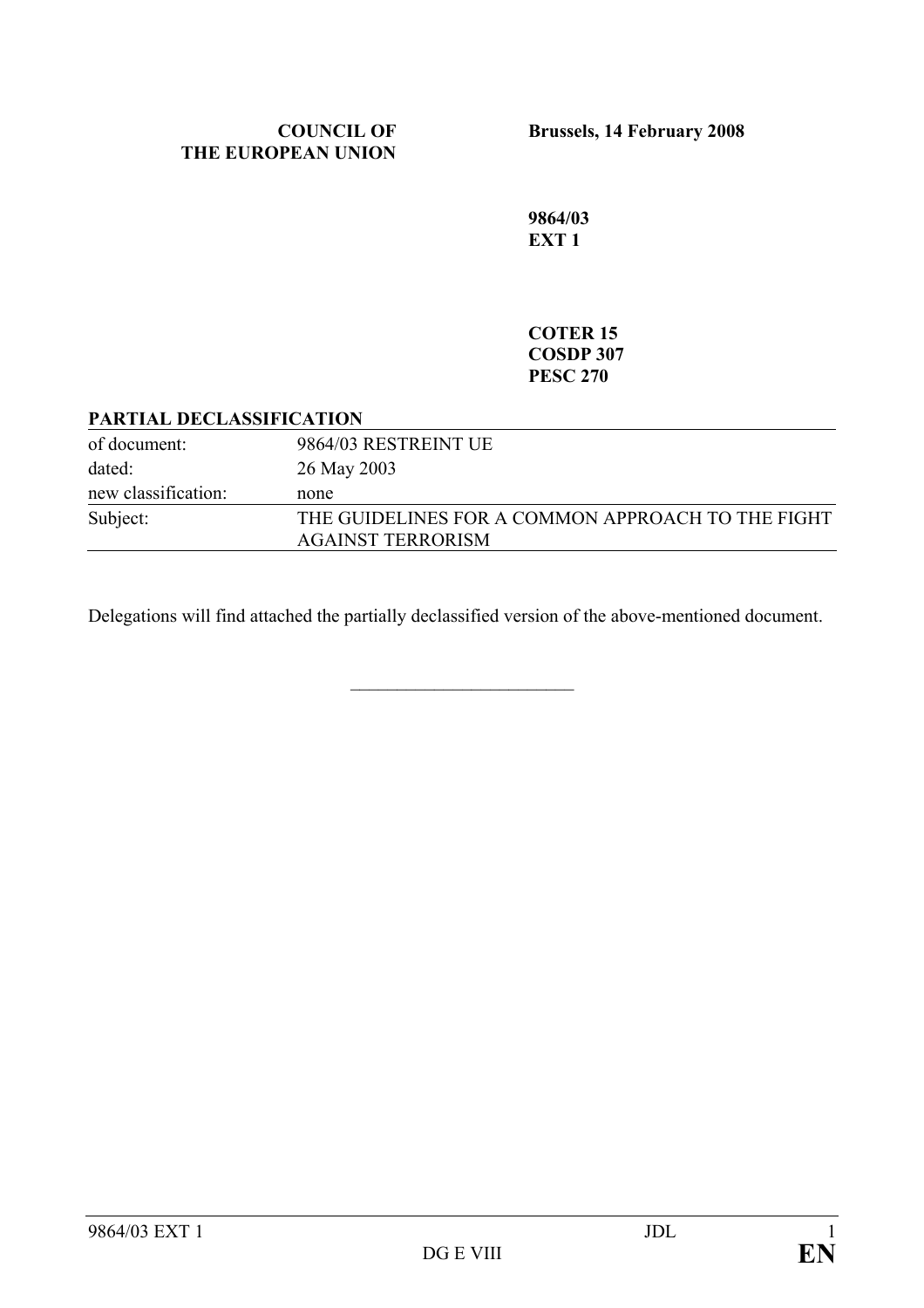

#### **COUNCIL OF THE EUROPEAN UNION**

**Brussels, 26 May 2003** 

**9864/03 EXT 1 (13.02.2008)** 

**COTER 15 COSDP 307 PESC 270** 

| <b>NOTE</b>             |                                                                               |
|-------------------------|-------------------------------------------------------------------------------|
| From:                   | Secretariat                                                                   |
| To:                     | Political and Security Committee                                              |
| $N^{\circ}$ prev. Doc.: | 15475/2/02 REV 2                                                              |
| Subject :               | THE GUIDELINES FOR A COMMON APPROACH TO THE FIGHT<br><b>AGAINST TERRORISM</b> |

- 1. Delegations will find herebelow "**The Guidelines for a Common Approach to the Fight Against Terrorism**". They are based on the Guidelines for a Common Approach to Suppress International terrorism, which were originally established in 1986 and revised in 1996 and 1999. In this latest revision, the Guidelines have been significantly altered to take into account developments following 11 September.
- 2. The Guidelines, which constitute an accompanying internal document to the EU Action Plan adopted at the European Council on 21 September 2001, set out in general terms the EU counter terrorism approach on crosscutting issues of particular relevance for the political dialogue.
- 3. The Guidelines for a Common Approach to the Fight Against Terrorism constitute a tool in the political dialogue as well as in other external relations of the European Union and a basis for the European Union to demonstrate its commitment to prevent and suppress terrorism in a visible and coherent manner. In this context, they will serve as a basis in formulating and presenting the positions and statements of the European Union.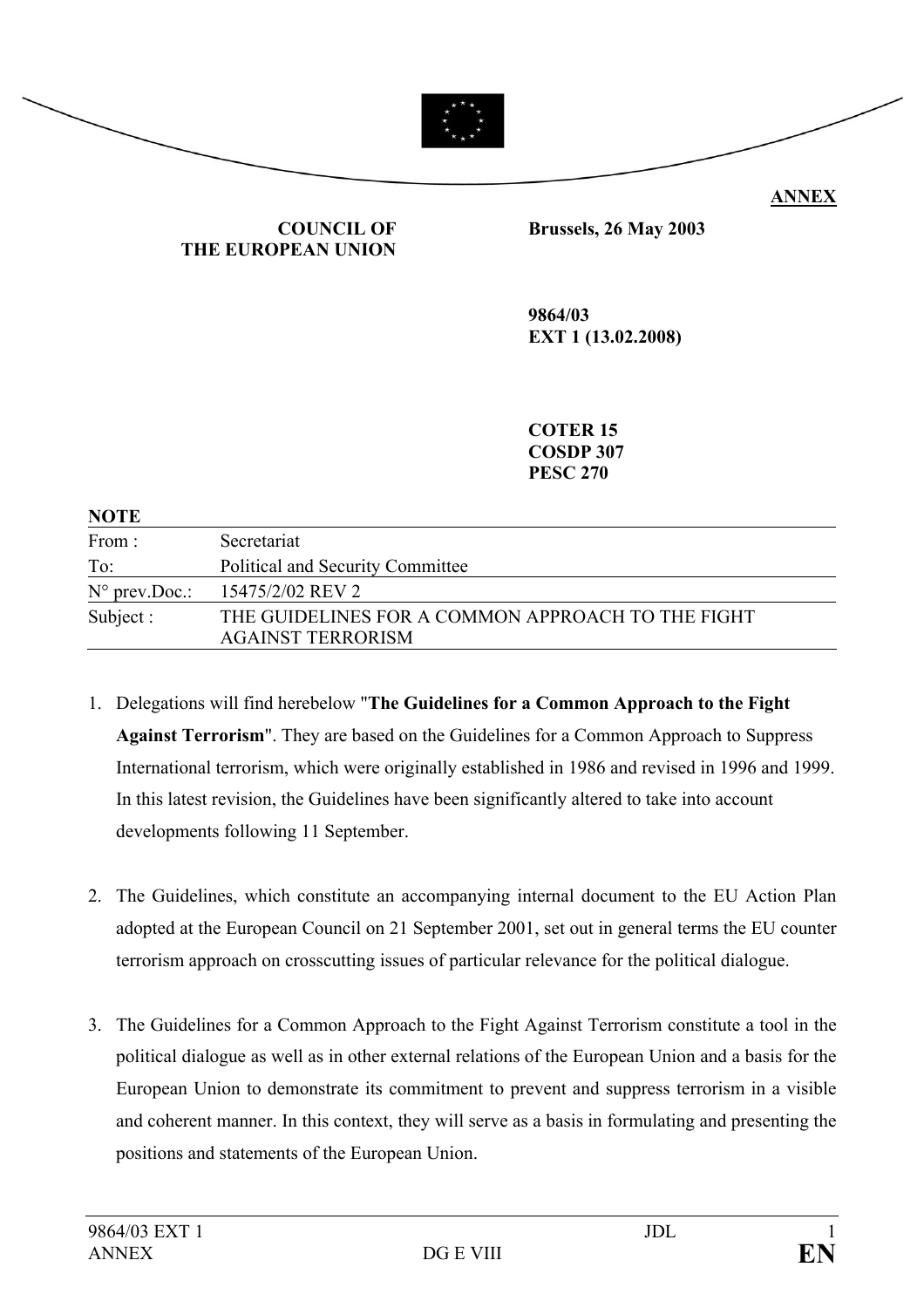- 4. The Guidelines also provide a contribution to the fulfilment of the objective of the European Union to focus the political dialogue sharply on particular countries, regions and multilateral frameworks, and on specific issues related to counter terrorism.
- 5. At its meeting on 4 December 2002, the COTER Working Party reached agreement on the revised document which was attached to the working group report (CFSP/SEC/2853/02). In light of the comment received a revised version was circulated as document 15475/1/02 REV 1.
- 6. Further to the exchange of views held at its meeting on 17 December 2002, the Political and Security Committee endorsed the revised Guidelines for a Common Approach to the Fight Against Terrorism except for its paragraph 12 to be further discussed in COTER with a view to an agreed text (Doc.15475/2/02 REV 2).
- 7. Under the Greek Presidency COTER has been thoroughly addressing the issue, which was also raised in COHOM. At the end of a silence procedure on 22 May 2003, COTER agreed on a new formulation for paragraph 12 , now new 11 further to a reordering of the paragraphs also agreed upon by COTER.
- 8. Delegations will now find attached "The Guidelines for a Common Approach to the Fight Against Terrorism" which include the agreed new text relating to terrorism and human rights.
- 9. The PSC is invited to endorse the attached "**Guidelines for a Common Approach to the Fight Against Terrorism"**, with a view to submission to the Permanent Representatives Committee and to Council for adoption.

\* \* \* \* \*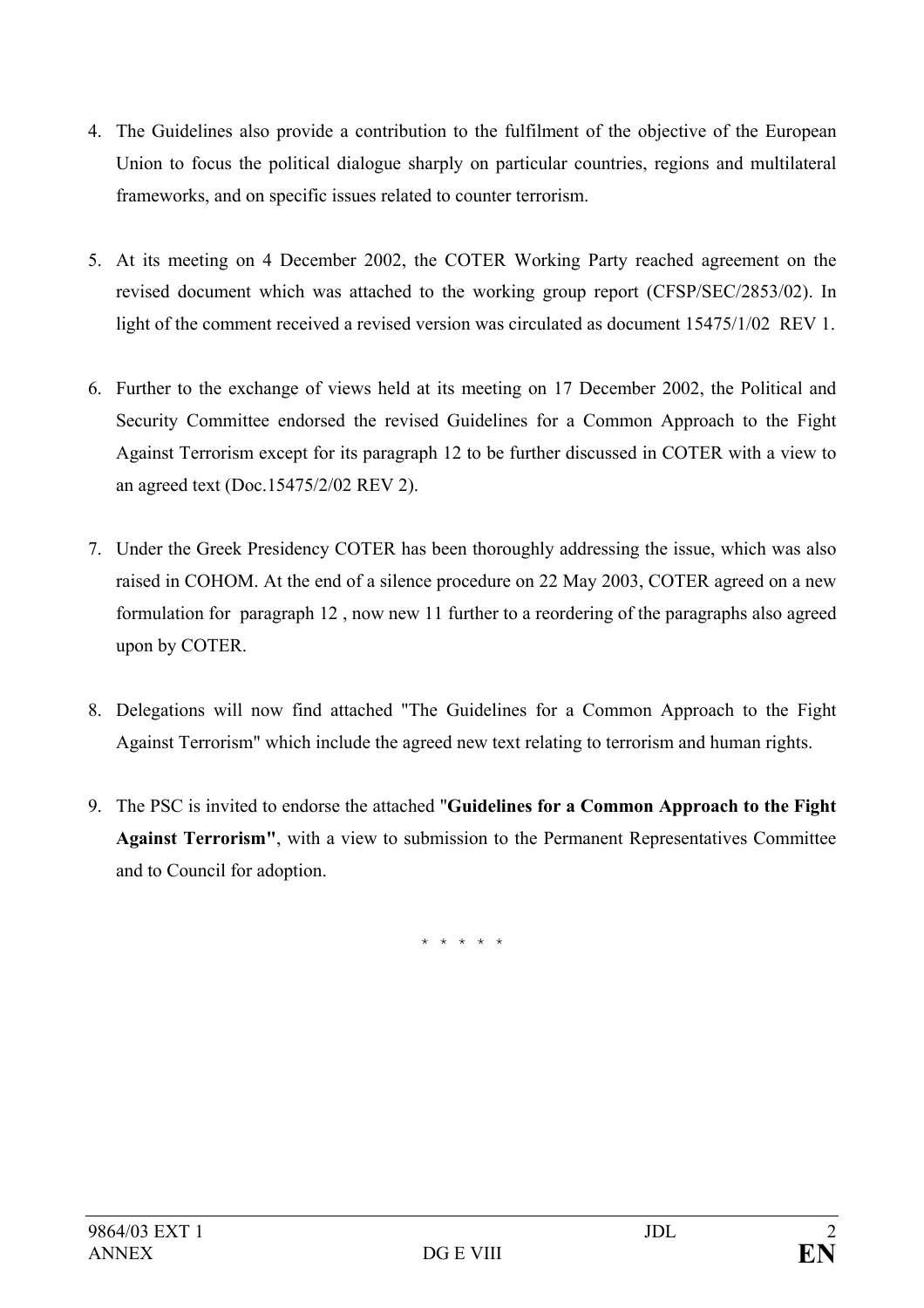#### **THE GUIDELINES**

# **FOR A COMMON APPROACH TO THE FIGHT AGAINST TERRORISM**<sup>1</sup>

#### **I. INTRODUCTION**

1. The Guidelines for a Common Approach to the Fight Against Terrorism constitute a tool in the political dialogue as well as in other external relations of the European Union and a basis for the European Union to demonstrate its commitment to prevent and suppress terrorism in a visible and coherent manner. In this context, they will serve as a basis in formulating and presenting the positions and statements of the European Union.

2. The Guidelines also provide a contribution to the fulfilment of the objective of the European Union to focus the political dialogue sharply on particular countries, regions and multilateral frameworks, and on specific issues related to counter terrorism. The Guidelines, which constitute an accompanying internal document to the EU Action Plan adopted at the European Council on 21 September 2001, set out in general terms the EU counter terrorism approach on crosscutting issues of particular relevance for the political dialogue.

### **II. OVERALL HANDLING OF TERRORISM**

3. Terrorism is one of the most serious common challenges facing the international community. The fight against terrorism remains a matter of the highest priority for the European Union.

#### **a) The general approach**

4. The European Union condemns all acts of terrorism as criminal and unjustifiable, irrespective of their motivation, forms and manifestations.

 $\overline{a}$ 

**<sup>1</sup>** The Guidelines for a Common Approach to the Fight Against Terrorism are based on the Guidelines for a Common Approach to Suppress International terrorism, which were originally established in 1986 and revised in 1996 and 1999. In the latest revision, the Guidelines have been significantly altered to take into account developments following 11 September.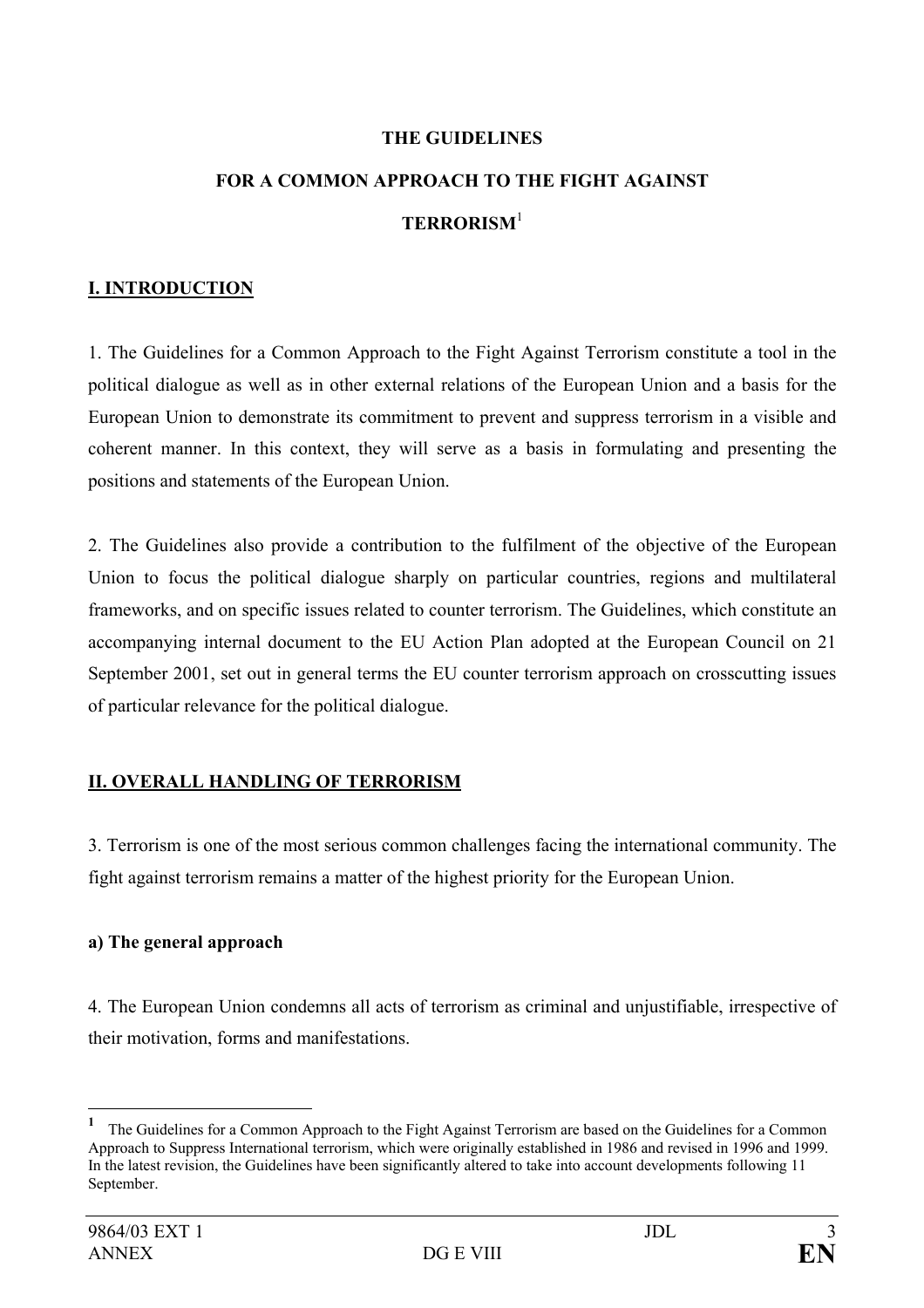5. Terrorism is a threat to internal security and can constitute a threat to international security, to peaceful relations between States and to the development and functioning of democratic institutions throughout the world. The fight against terrorism is for the long haul and the challenge stemming from terrorism is global in nature. Hence, a global response is required of the international community.

6. The European Union is against making concessions to terrorist demands, and is determined to prevent those committing terrorist crimes from deriving any benefit whatsoever from their acts. It is essential to bring to justice the perpetrators, organisers and sponsors of terrorism and to make sure that those responsible for hiding, supporting or harbouring such persons will be held accountable in accordance with international law as well as the rule of law.

7. The fight against terrorism requires a comprehensive and multifaceted approach by the international community comprising inter alia political, legal, economic, diplomatic, and if necessary, military means. The political dialogue is essential. The European Union is also focussing on the need to provide technical assistance to those countries, which are not capable of implementing counter-terrorism measures effectively. Military means should only be used as a last resort and, like coercive measures, have to be in accordance with the UN Charter.

## **b) The definition of terrorism and interrelations to other concepts**

8. The international community has not established a definition of terrorism **<sup>2</sup>** . For the purposes of the Council Framework Decision of 13 June 2002 on Combating Terrorism and the Council Common Position of 27 December 2001 on the Application of Specific Measures to Combat Terrorism, the European Union has established definitions of terrorist acts and perpetrators of terrorist acts. The definitions are in Annex 1 to these guidelines.

The European Union perceives terrorist acts as criminal acts carried out with the aim of seriously intimidating a population, or unduly compelling a Government or an international organisation to

 **2** However, a universally accepted definition of a terrorist act is contained in the 1999 International Convention on the Suppression of the Financing of Terrorism.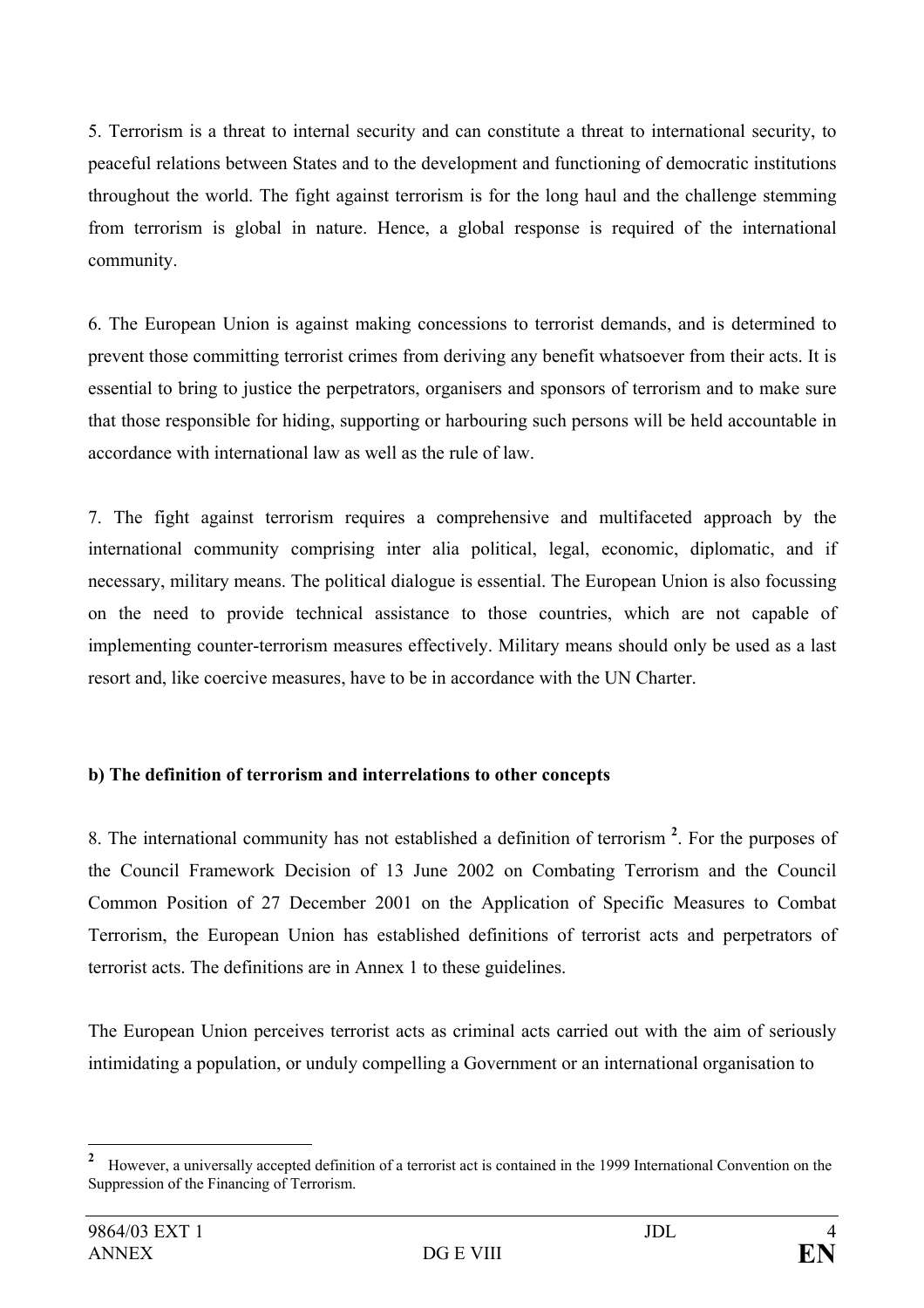perform or abstain from performing any act, or seriously destabilising or destroying the fundamental political, constitutional, economic or social structures of a country or an international organisation.

9. The European Union does not recognise the concept of state terrorism. Acts of states are already adequately covered by rules of international law other than those related to acts of terrorism.

10. The European Union recognises the interrelationship between terrorism and organised crime, illicit drugs, money-laundering, illegal arms-trafficking, and illegal movements of nuclear, chemical, biological an other potentially deadly materials. In this regard it is necessary to enhance co-ordination of efforts on national, sub regional, regional and international levels in order to strengthen a global response to this serious challenges and threat to international security.

## **c) Terrorism and human rights**

11. The European Union holds the view that a distinction must be made between individual criminal acts and acts which are attributable to states. Only states are legally responsible under International Law for protecting human rights. However, acts of terrorism, which are well defined criminal acts, seriously affect the enjoyment of human rights.

12. National as well as international efforts to combat terrorism must respect human rights and fundamental freedoms, the rule of law and, where applicable, humanitarian law. Violence should never be directed against civilians in the name of combating terrorism. Terrorism must not be answered by disregarding human rights, and the fight against terrorism must be carried out in accordance with international human rights law as defined in the relevant international instruments. Human rights, as defined in these international instruments, apply to all persons, including persons who have committed or are suspected of having committed terrorist acts.

13. No limitations of human rights and fundamental freedoms, except as laid down in the relevant human rights instruments, are permissible. Furthermore there are rights, in particular the right to life; to freedom from torture or to cruel, inhuman or degrading treatment or punishment; to freedom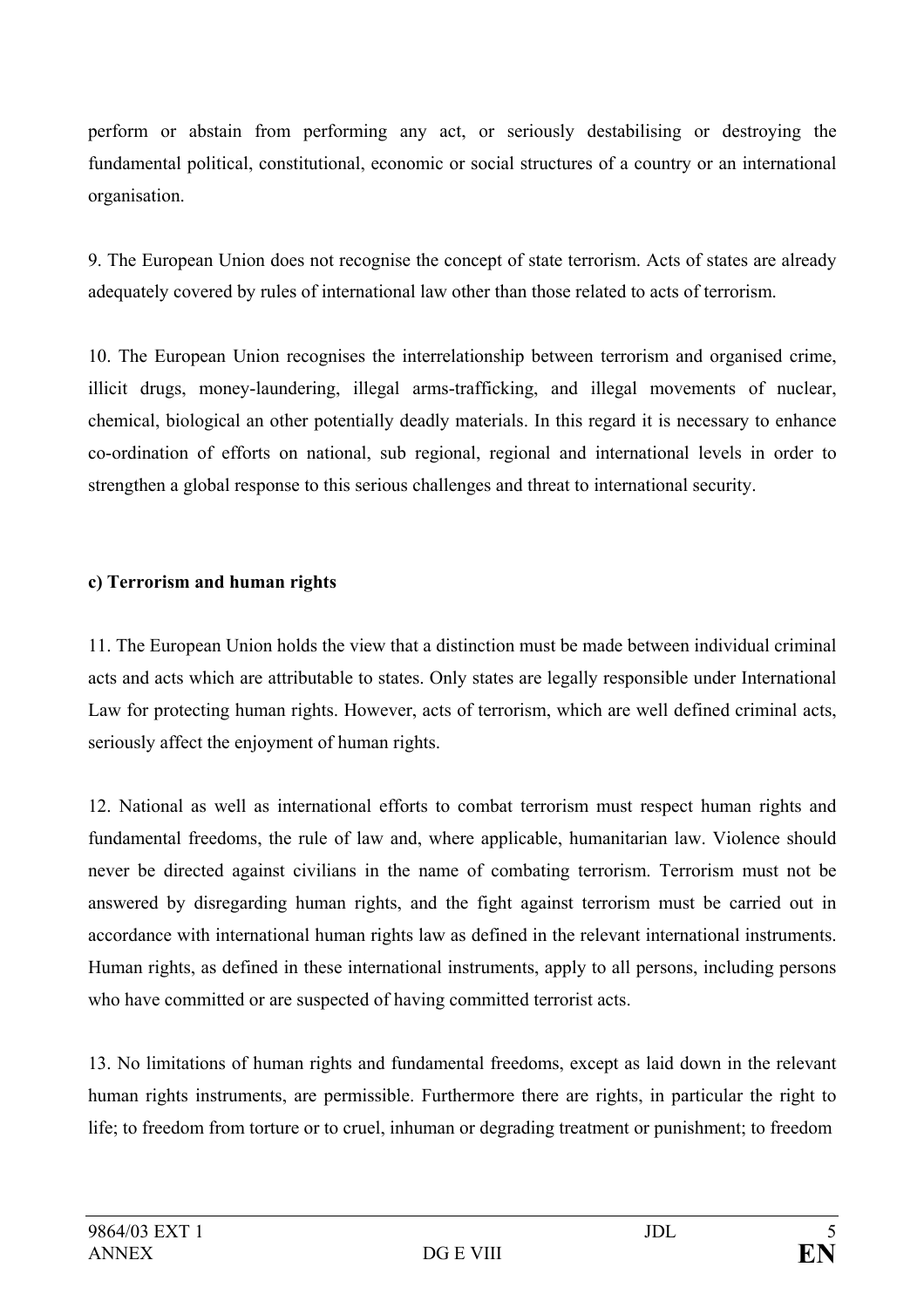of thought, conscience and religion; and the right not to be held guilty of any criminal offence on account of any act or omission which did not constitute a criminal offence at the time, when it was committed, that may not be derogated from under any circumstances.

## **III. THE EU APPROACH TO COMBAT TERRORISM INTERNATIONALLY**

14. The European Union believes that the fight against terrorism demands concerted international action and effective national preparedness to prevent and suppress acts of terrorism. In this respect, the European Union has displayed its sincere interest in co-operating more actively and closely with all major actors towards the common goal of combating terrorism.

## **a) Choice of international forum competent to deal with the issue of terrorism**

15. The European Union believes that the fight against terrorism should be taken forward in various international organisations and bodies in accordance with the strengths and mandate of each individual body. The issue of the proper forum and the role of the various regional and international bodies should be addressed within the European Union as well as in the political dialogue with third countries in order to accomplish coherence and avoid overlap and thereby ensuring the highest possible collective impact.

## **b) UN**

16. The European Union recognises the central role of the United Nations in the fight against terrorism and remains committed to supporting the UN in its endeavours in this field.

17. Recognising the primary responsibility of the UN Security Council for the maintenance of international peace and security, and thus for action in particular cases of international terrorism, the European Union remains of the opinion that within the United Nations the Sixth Committee of the General Assembly is the most appropriate forum for a thorough examination of the general legal issues related to terrorism. The Sixth Committee and the ad hoc committee tasked to complement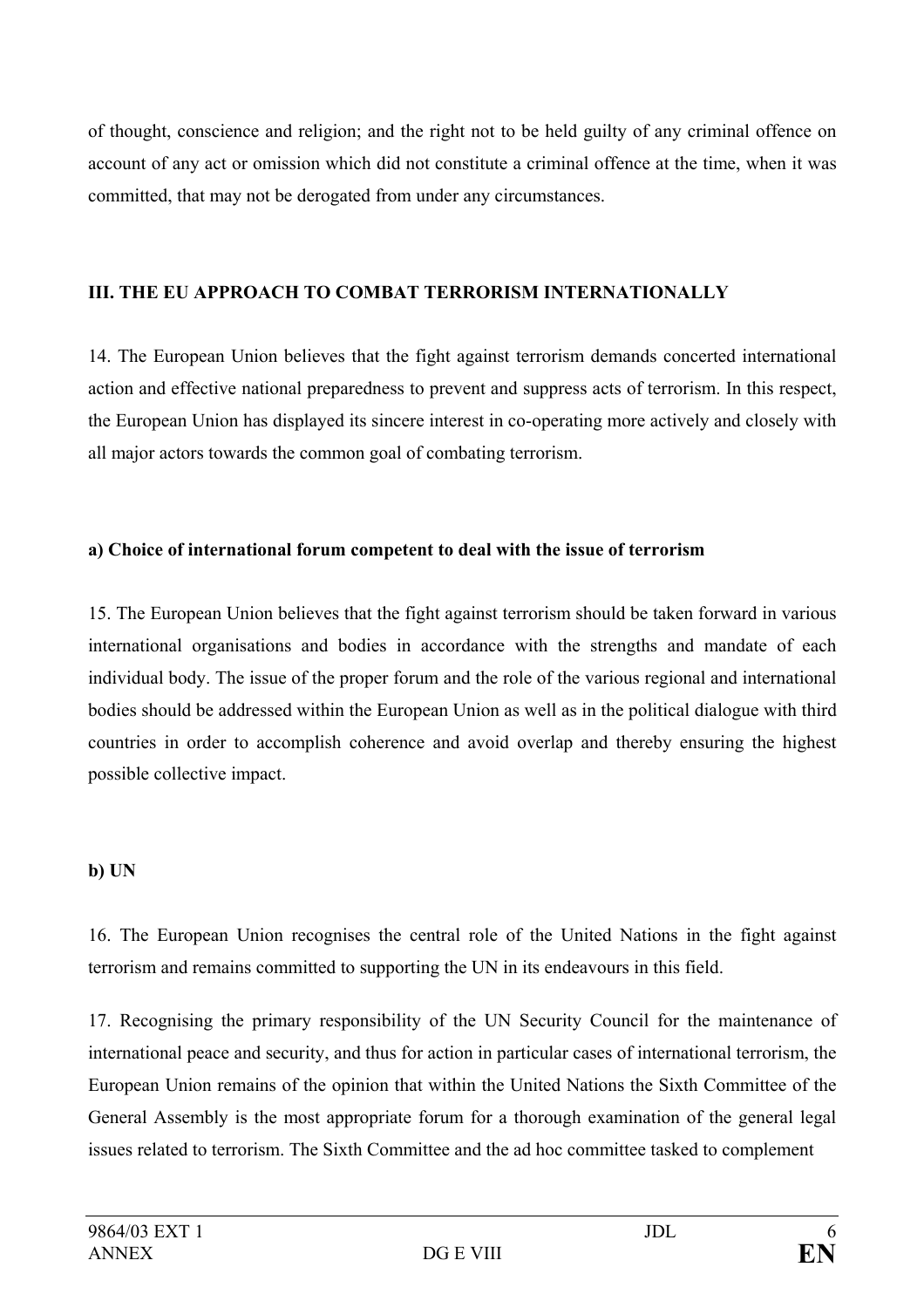the network of international Conventions and Protocols related to acts of terrorism have a central role in the fight against terrorism. The European Union considers it essential to reach universal consensus on matters related to terrorism. Therefore the European Union will do its utmost in conducting a constructive and fruitful dialogue in the UN General Assembly with all parties and groups involved.

18. The European Union believes that the establishment of the Counter Terrorism Committee (CTC) has been groundbreaking, as there now for the first time is a mechanism for monitoring the universal implementation of the legal obligations of UN Member States in the fight against terrorism. The European Union remains fully committed to supporting the work of the CTC.

19. The European Union recognises the role of the Terrorism Prevention Branch of the Centre for International Crime Prevention and its contribution to enhance international efforts to prevent terrorism.

## **c) The comprehensive legal framework of the United Nations**

20. The European Union is of the view that the United Nations successfully has established a comprehensive legal framework, which the European Union remains committed to implementing fully. Universal and full implementation of Security Council resolution 1373 (2001) and other Security Council resolutions related to the fight against terrorism continues to be a priority for the European Union and its Member States.

21. In the normative field, the 12 UN Conventions and Protocols play a pivotal role in the fight against terrorism and these instruments continue to be of crucial importance. The European Union places great importance on the signing and ratifying and full implementation of these international Conventions and Protocols and shall continue to devote considerable efforts to ensuring that the EU Member States are in compliance with all these Conventions and Protocols.

22. The European Union believes the sectorial approach in the negotiation and conclusion of UN antiterrorism conventions (air traffic, maritime safety, hostages, bombings, financing etc.) has been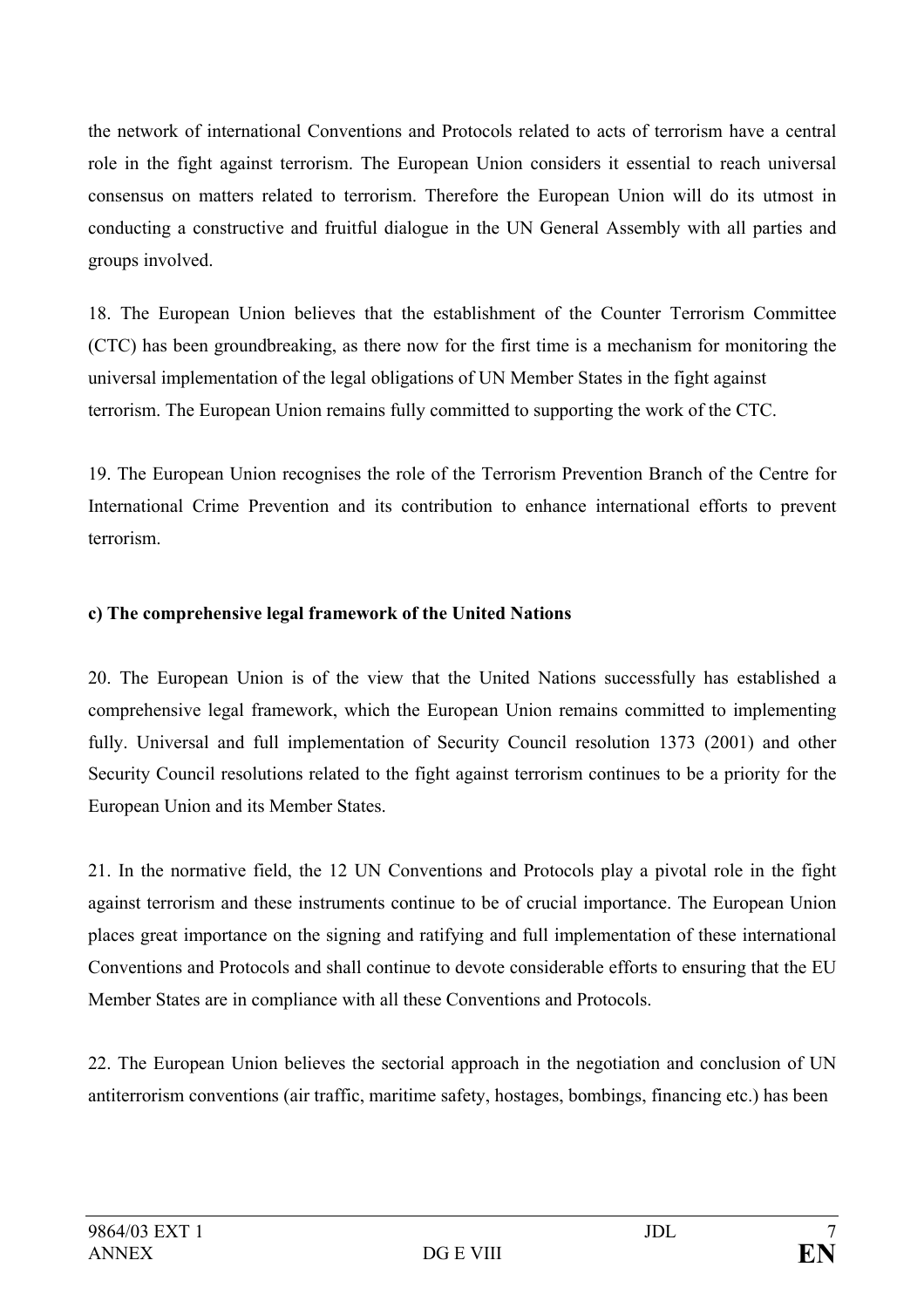successful and continues to strive for the early adoption by consensus of the draft Convention on the Suppression of Acts of Nuclear Terrorism.

23. The European Union firmly supports the early conclusion by consensus of the negotiations on the draft Comprehensive Convention on terrorism. The Comprehensive Convention should provide added value by filling the present gaps of unregulated issues while preserving the "acqui*s*" of the earlier sectorial conventions.

## **IV. EXTERNAL ACTION IN THE EU FIGHT AGAINST TERRORISM**

24. The Council Conclusions on the External Action of the European Union against terrorism adopted on 22 July 2002 constitute a comprehensive framework for the external policy of the European Union in the field of counter-terrorism. By setting out this framework the Council has adopted a multi-facetted approach ensuring the integration of the fight against terrorism in all aspects of the European Union's external policy, including CFSP/ESDP.

**NOT DECLASSIFIED** 

Pages 9 and 10 : **NOT DECLASSIFIED**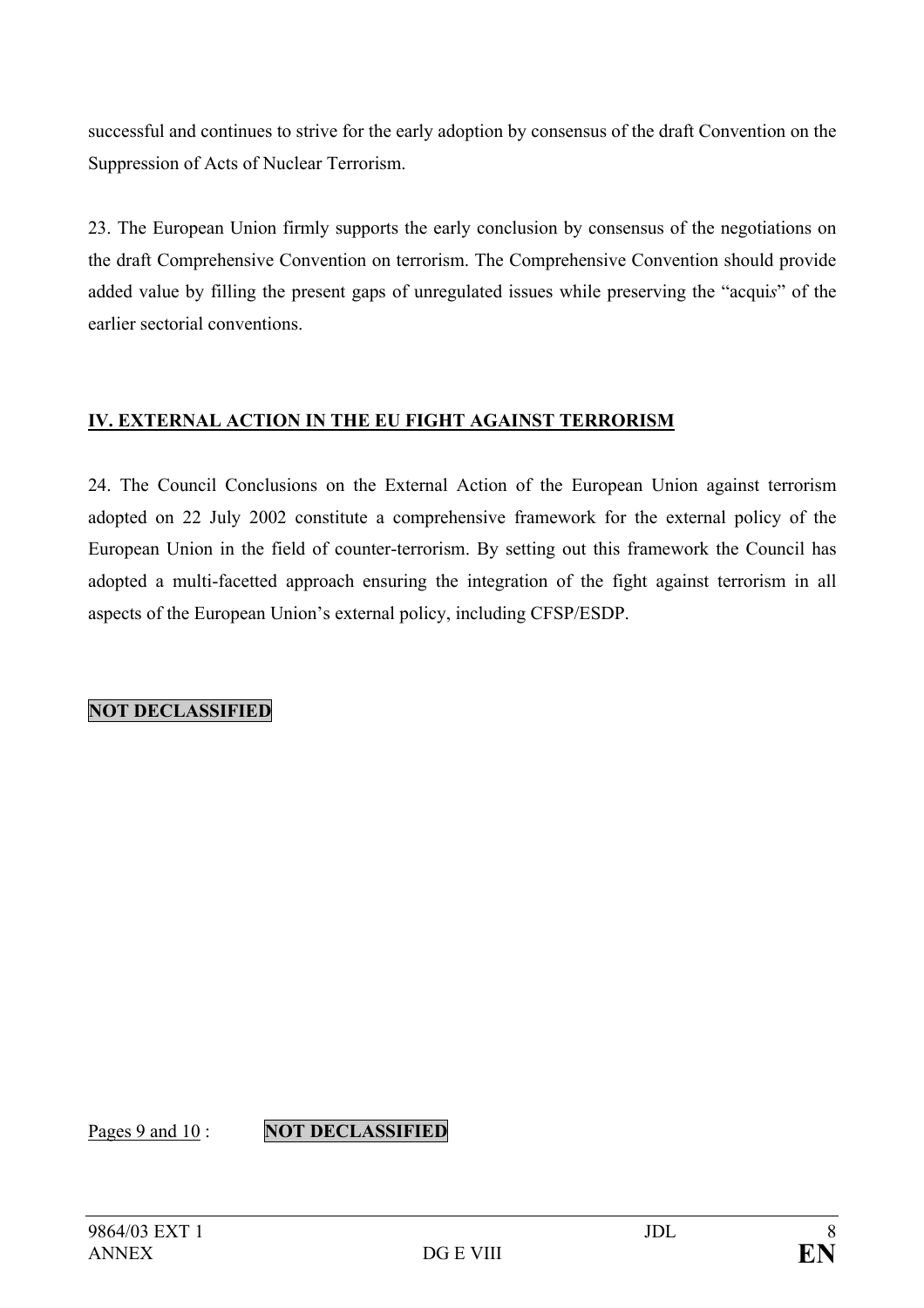## **NOT DECLASSIFIED**

### **V. GENERAL OPERATIONAL MEASURES**

37. In addition to the activities mentioned above in chapters II, III and IV, the European Union will be active in promoting international co-operation for the suppression of terrorism, in particular within the framework of the United Nations.

38. Whenever a terrorist act occurs, the European Union will condemn such on act on the basis of common procedures within the CFSP.

39. The European Union will use its political dialogue with third countries to raise the issue of prevention and suppression of terrorism where relevant, and make demarches where appropriate, in order to:

• Maintain and extend international co-operation in the fight against terrorism and make it more effective.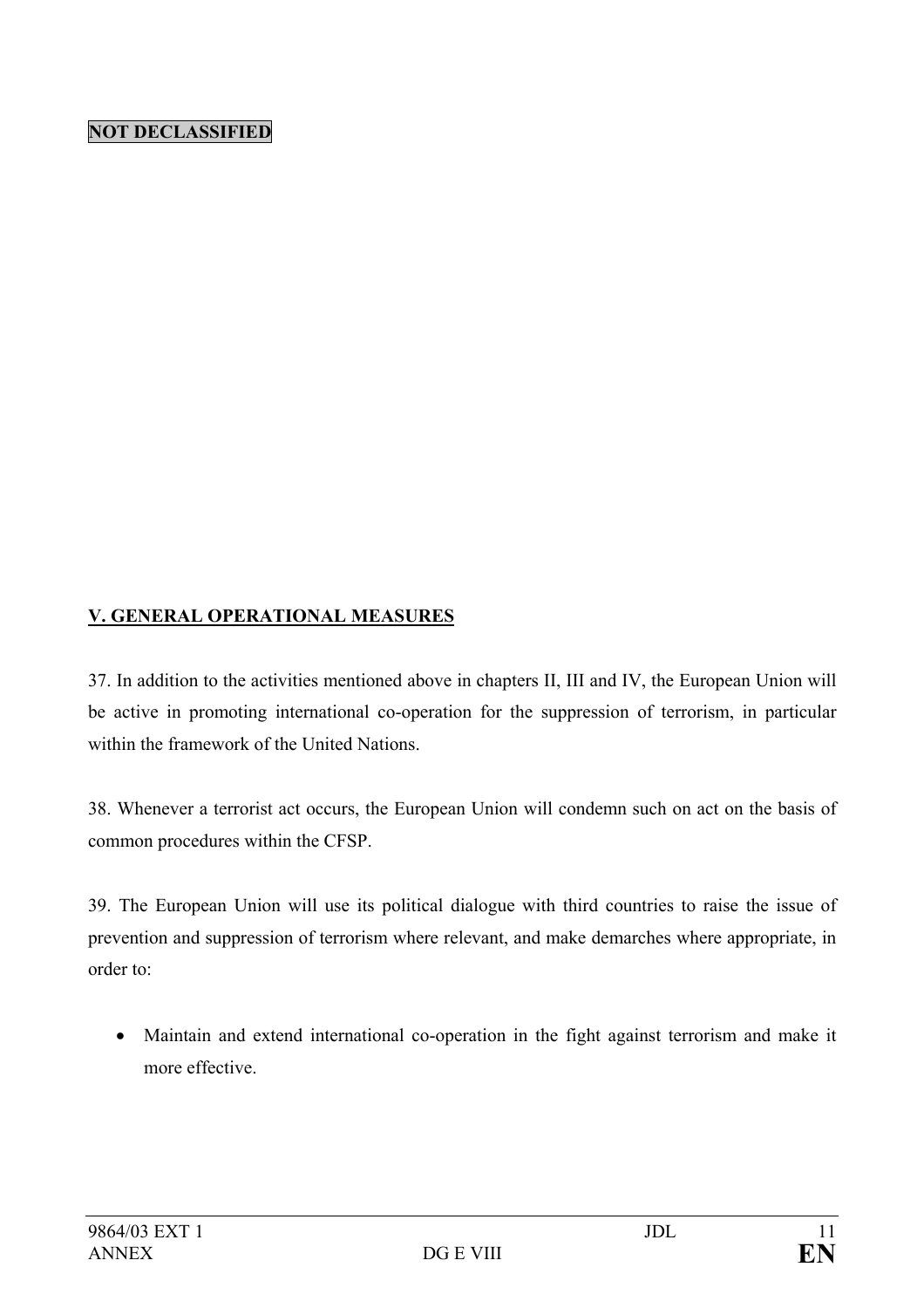- Urge all states to comply with the binding UN resolutions countering terrorism, in particular UNSCR 1373 (2001), and to co-operate fully with the Counter Terrorism Committee, and urge all states to take effective measures to prevent and combat terrorism, and in particular to prevent and combat the financing of terrorism.
- Call upon all states that have not yet signed or ratified the UN Conventions and Protocols against terrorism to sign and ratify and fully implement these Conventions and Protocols and encourage states to comply with them.
- Pave the way for conclusion of the negotiations on the Comprehensive Convention on terrorism and the Convention on the suppression of acts of nuclear terrorism.
- Address the issue of possible technical counter-terrorism assistance to third countries.
- Stress that all efforts to combat terrorism must respect human rights and fundamental freedoms, the rule of law and, where applicable, humanitarian law, and emphasise that terrorism must not be answered by disregarding human rights.
- Apply the strongest political pressure on states abetting, supporting or harbouring terrorists.

\* \* \* \* \*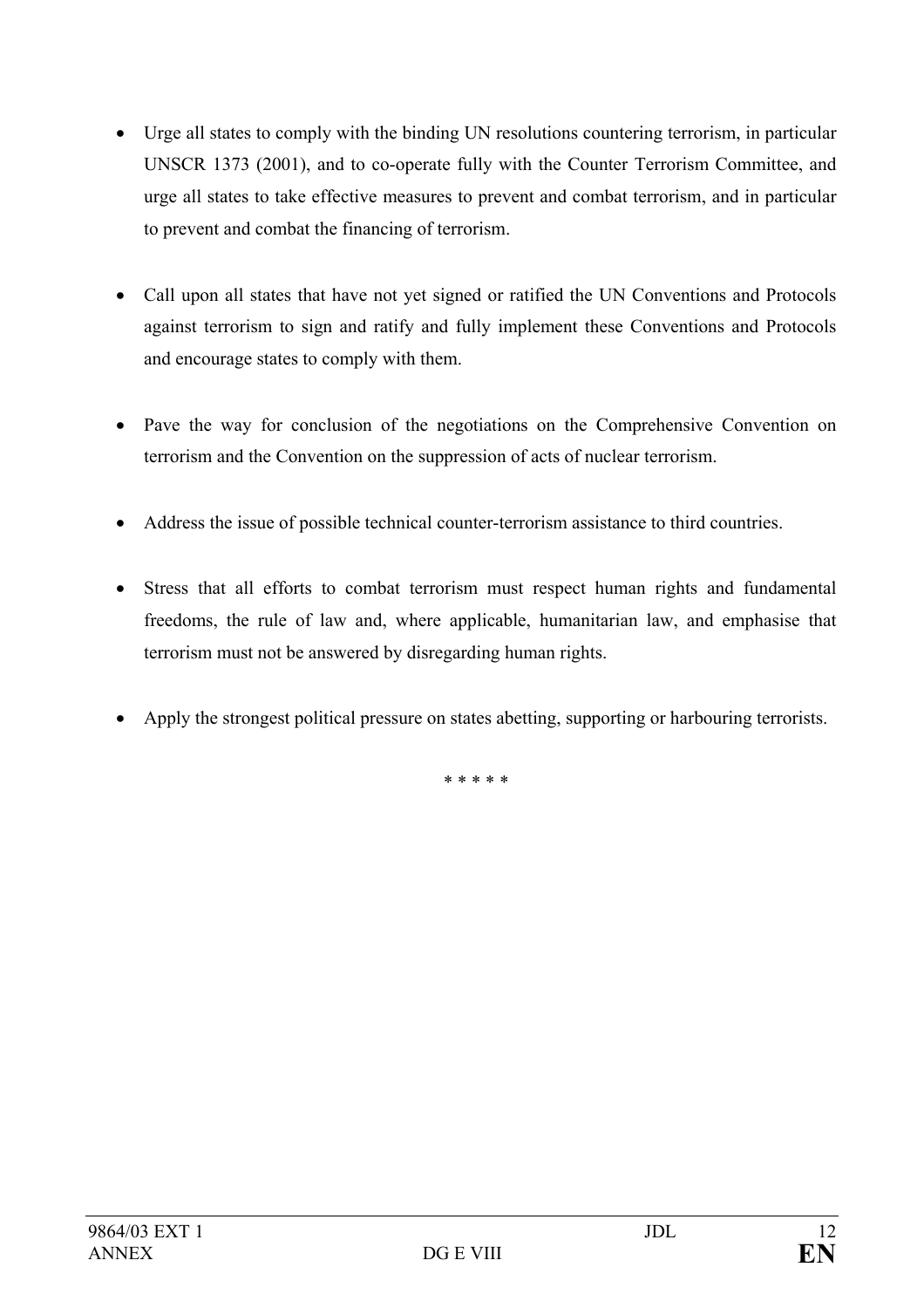#### **EU DEFINITIONS**

#### **OF TERRORIST ACTS AND PERPETRATORS OF TERRORIST ACTS**

For the purposes of the Council Framework Decision of 13 June 2002 on Combating Terrorism and the Council Common Position of 27 December 2001 on the Application of Specific Measures to Combat Terrorism, the European Union has established definitions of:

- Persons, groups and entities involved in terrorist acts;
- Terrorist act;
- Terrorist group;
- Structured group.

# **- EU DEFINITION OF PERSONS, GROUPS AND ENTITIES INVOLVED IN TERRORIST ACTS**

"Persons, groups and entities involved in terrorist acts" shall mean:

- Persons who commit, or attempt to commit, terrorist acts or who participate in, or facilitate, the commission of terrorist acts,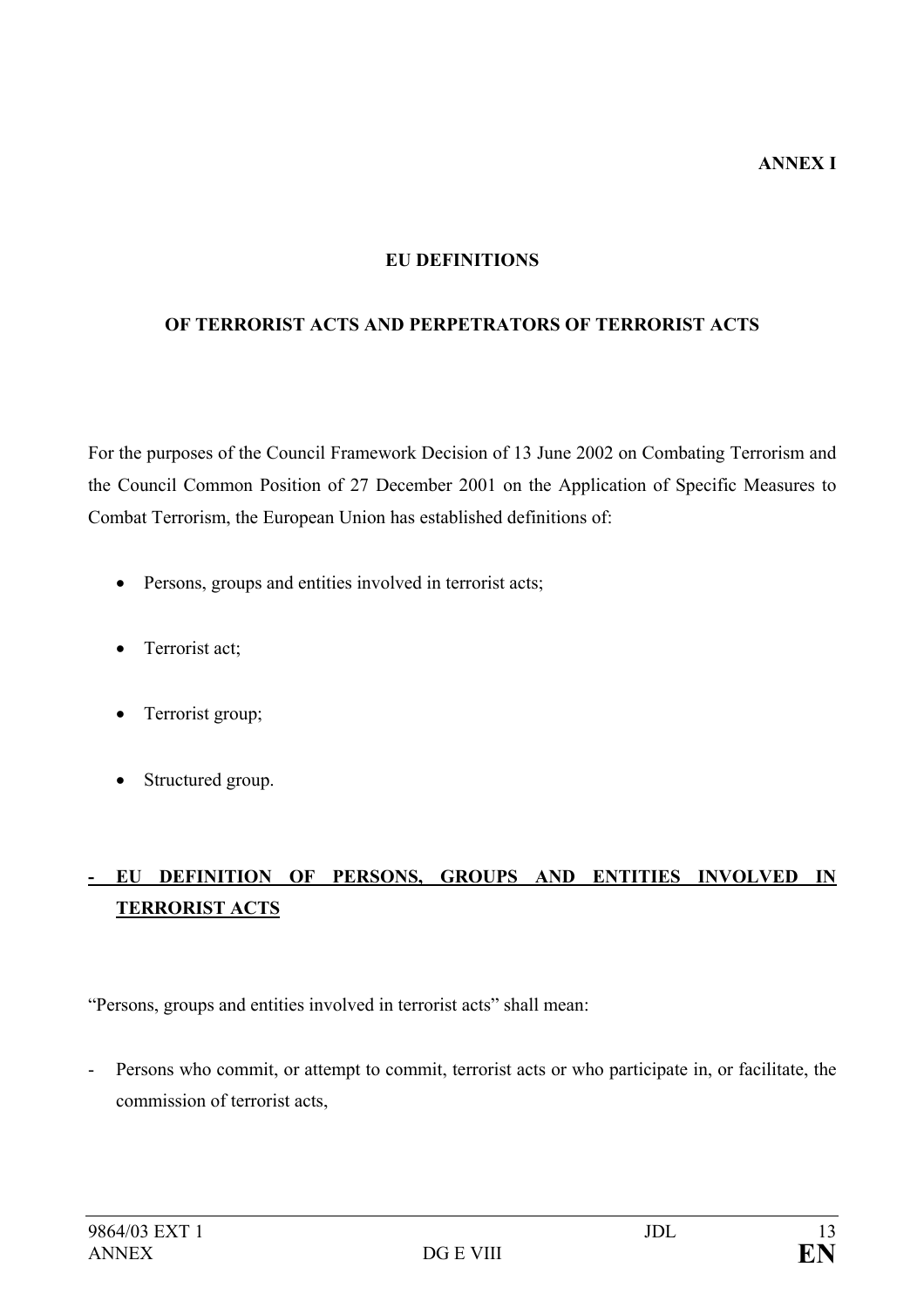- Groups and entities owned or controlled directly or indirectly by such persons; and persons, groups and entities acting on behalf of, or under the direction of, such persons, groups and entities, including funds derived or generated from property owned or controlled directly or indirectly by such persons and associated persons, groups and entities.

#### **- EU DEFINITION OF TERRORIST ACT**

'Terrorist act ' shall mean one of the following intentional acts, which, given its nature or its context, may seriously damage a country or an international organisation, as defined as an offence under national law, where committed with the aim of:

(i) Seriously intimidating a population, or

(ii) Unduly compelling a Government or an international organisation to perform or abstain from performing any act, or

(iii) Seriously destabilising or destroying the fundamental political, constitutional, economic or social structures of a country or an international organisation:

- (a) Attacks upon a person's life, which may cause death;
- (b) Attacks upon the physical integrity of a person;
- (c) Kidnapping or hostage taking;

(d) Causing extensive destruction to a Government or public facility, a transport system, an infrastructure facility, including an information system, a fixed platform located on the continental shelf, a public place or private property, likely to endanger human life or result in major economic loss;

(e) Seizure of aircraft, ships or other means of public or goods transport;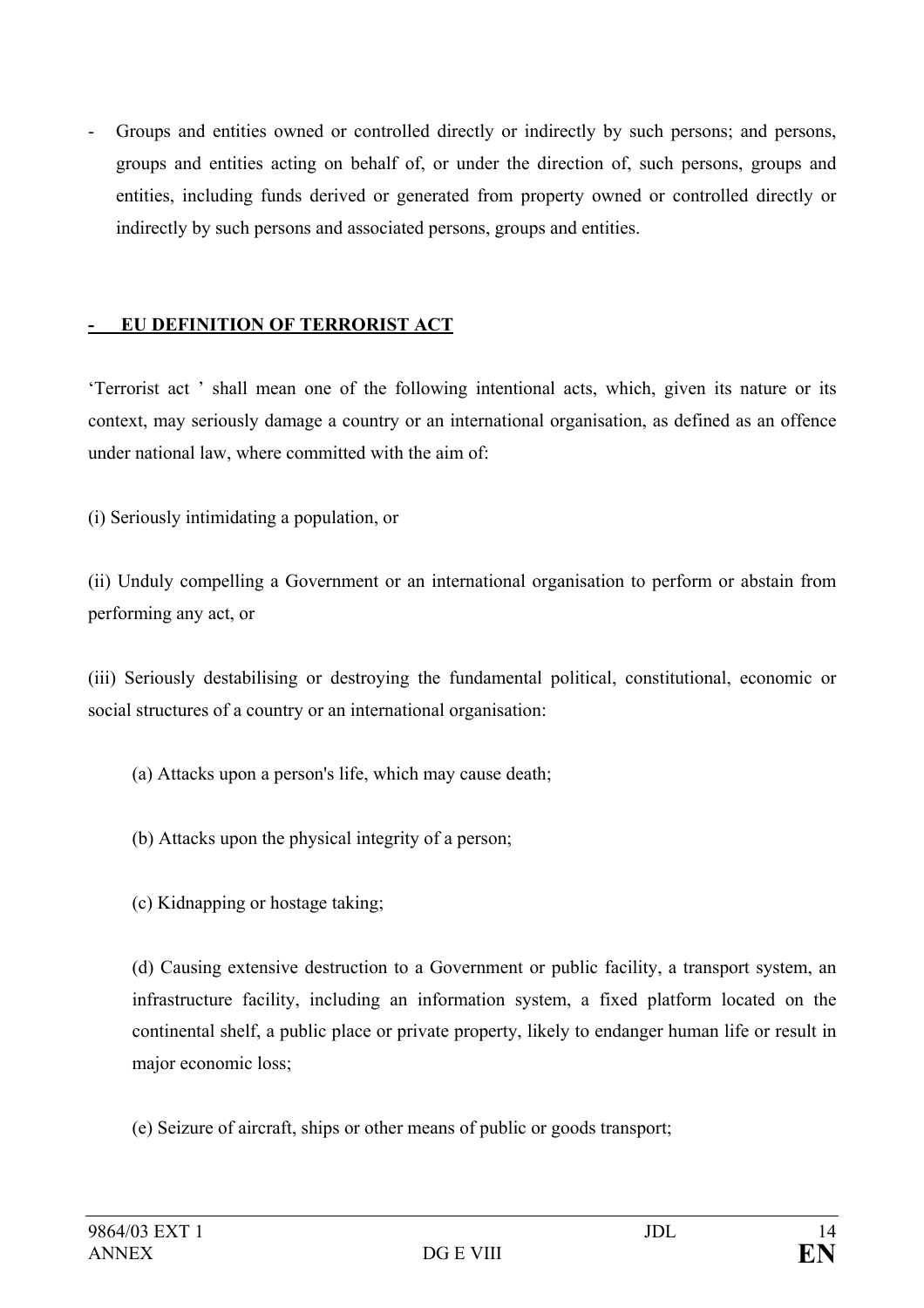(f) Manufacture, possession, acquisition, transport, supply or use of weapons, explosives or of nuclear, biological or chemical weapons, as well as research into, and development of, biological and chemical weapons;

(g) Release of dangerous substances, or causing fires, explosions or floods the effect of which is to endanger human life;

(h) Interfering with or disrupting the supply of water, power or any other fundamental natural resource, the effect of which is to endanger human life;

(i) Threatening to commit any of the acts listed under (a) to (h);

(j) Directing a terrorist group;

(k) Participating in the activities of a terrorist group, including by supplying information or material resources, or by funding its activities in any way, with knowledge of the fact that such participation will contribute to the criminal activities of the group.

## **- EU DEFINITION OF TERRORIST GROUP**

'Terrorist group' shall mean a structured group of more than two persons, established over a period of time and acting in concert to commit terrorist acts.

## **- EU DEFINITION OF STRUCTURED GROUP**

'Structured group' means a group that is not randomly formed for the immediate commission of a terrorist act and that does not need to have formally defined roles for its members, continuity of its membership or a developed structure.

**\* \* \* \***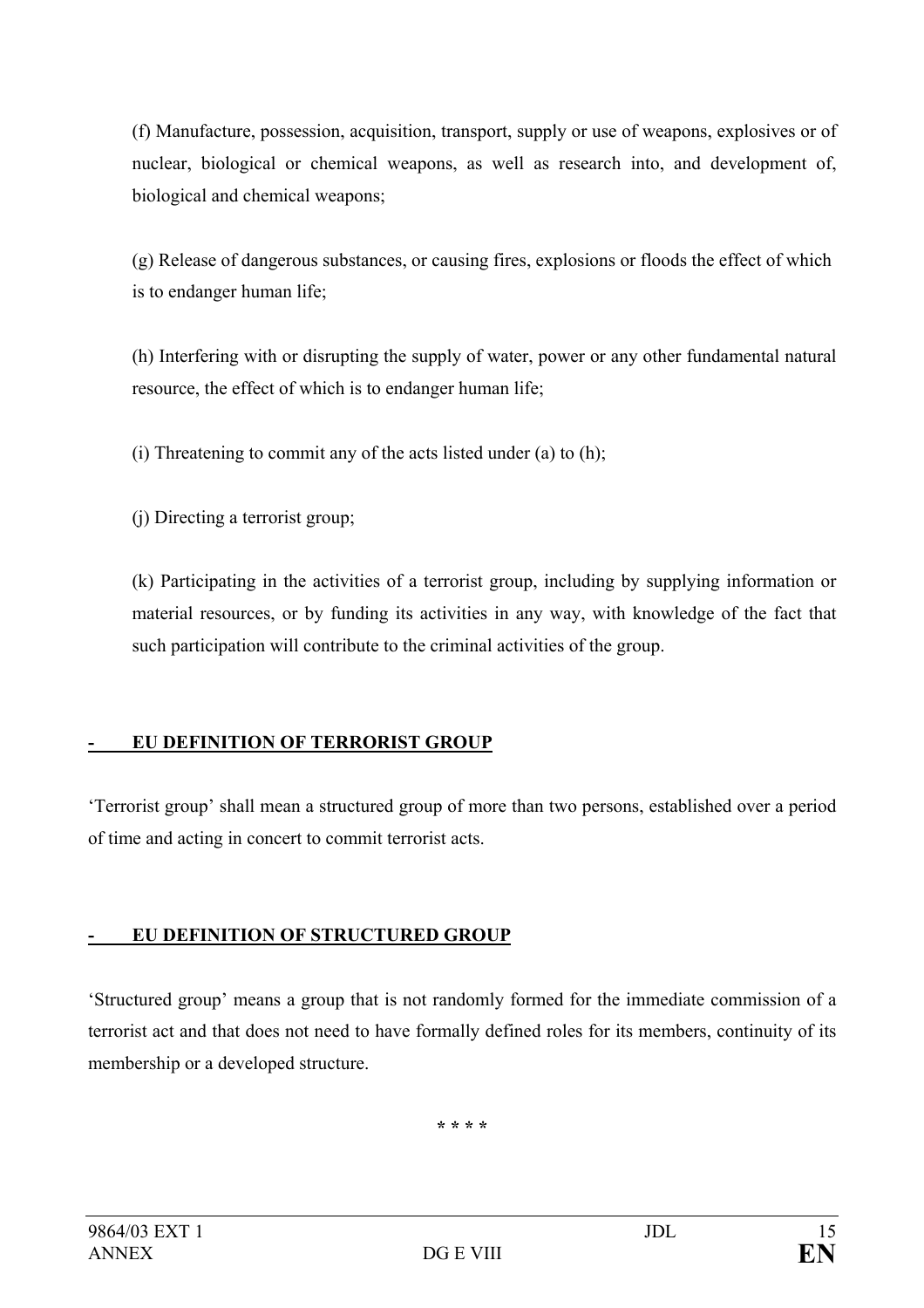# **THE 12 UNIVERSAL UN ANTITERRORISM CONVENTIONS AND PROTOCOLS**

Within the framework of the United Nations the following 12 anti-terrorism conventions and protocols have been established:

- **1. Convention on Offences and Certain Other Offences Committed on Board Aircraft Tokyo 14/09/63**
- **2. Convention for the Unlawful Seizure of Aircraft The Hague 16/12/70**
- **3. Convention for the Suppression of Unlawful Acts Against the Safety of Aircraft Montreal 23/09/71**
- **4. Convention on the Prevention and Punishment of Crimes Against Internationally Protected Persons, Including Diplomatic Personnel - New York 14/12/73**
- **5. Convention Against the Taking of Hostages New York 17/12/79**
- **6. Convention on the Physical Protection of Nuclear Materials Vienna 03/03/80**
- **7. Protocol for the Suppression of Unlawful Acts of Violence at Airports Serving International Aviation, complementary to the Convention for the Suppression of Unlawful Acts Against the Safety of Aircraft - Montreal 24/02/88**